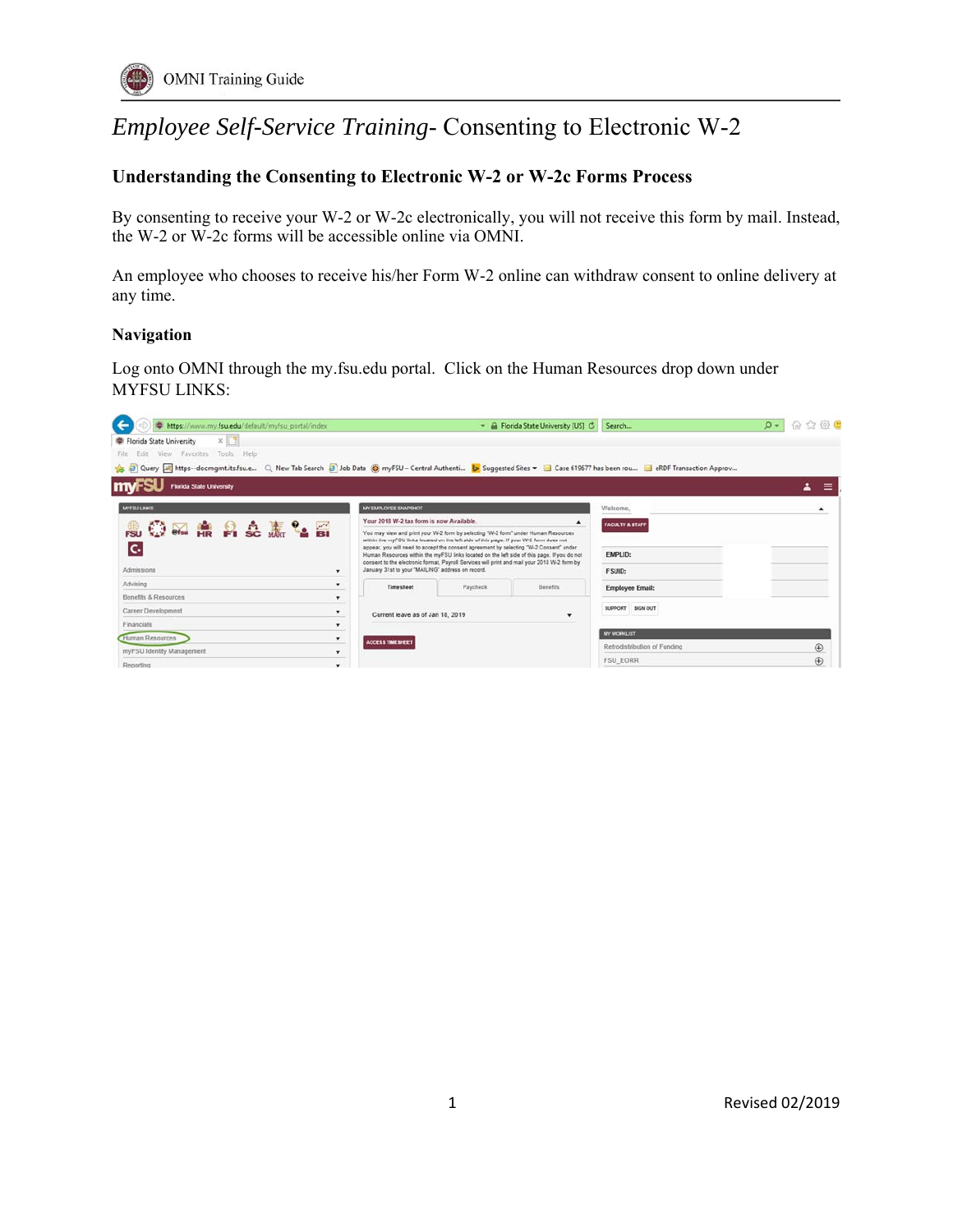

### Click on the W‐2 Consent link.

| <b>Florida State University</b>       |                                                                                                                                                                                                                                                                                                                                                                                                                                                                                                                                                        |
|---------------------------------------|--------------------------------------------------------------------------------------------------------------------------------------------------------------------------------------------------------------------------------------------------------------------------------------------------------------------------------------------------------------------------------------------------------------------------------------------------------------------------------------------------------------------------------------------------------|
| <b>MYFSU LINKS</b>                    | MY EMPLOYEE SNAPSHOT                                                                                                                                                                                                                                                                                                                                                                                                                                                                                                                                   |
|                                       | Your 2018 W-2 tax form is now Available.<br>▲                                                                                                                                                                                                                                                                                                                                                                                                                                                                                                          |
| <b>第五条 日史表生</b><br>c.<br>Admissions   | You may view and print your W-2 form by selecting "W-2 form" under Human Resources<br>within the myFSU links located on the left side of this page. If your W-2 form does not<br>appear, you will need to accept the consent agreement by selecting "W-2 Consent" under<br>Human Resources within the myFSU links located on the left side of this page. If you do not<br>consent to the electronic format, Payroll Services will print and mail your 2018 W-2 form by<br>January 31st to your "MAILING" address on record.<br>$\overline{\mathbf{v}}$ |
| Advising                              | $\overline{\phantom{a}}$<br>Timesheet<br>Paycheck<br>Benefits                                                                                                                                                                                                                                                                                                                                                                                                                                                                                          |
| <b>Benefits &amp; Resources</b>       | $\overline{\phantom{a}}$                                                                                                                                                                                                                                                                                                                                                                                                                                                                                                                               |
| Career Development                    | ▼<br>Current leave as of Jan 18, 2019<br>$\overline{\phantom{a}}$                                                                                                                                                                                                                                                                                                                                                                                                                                                                                      |
| Financials                            | ▼                                                                                                                                                                                                                                                                                                                                                                                                                                                                                                                                                      |
| Human Resources                       | $\blacktriangle$<br><b>ACCESS TIME SHEET</b>                                                                                                                                                                                                                                                                                                                                                                                                                                                                                                           |
| <b>Certify Effort</b>                 | e                                                                                                                                                                                                                                                                                                                                                                                                                                                                                                                                                      |
| <b>Compensation History</b>           | c                                                                                                                                                                                                                                                                                                                                                                                                                                                                                                                                                      |
| <b>Direct Deposit</b>                 | c                                                                                                                                                                                                                                                                                                                                                                                                                                                                                                                                                      |
| <b>Faculty AOR Forms</b>              | c                                                                                                                                                                                                                                                                                                                                                                                                                                                                                                                                                      |
| <b>Job Opening Search/Application</b> | e                                                                                                                                                                                                                                                                                                                                                                                                                                                                                                                                                      |
| <b>Office of Human Resources</b>      | <b>MY FINANCES</b><br>c                                                                                                                                                                                                                                                                                                                                                                                                                                                                                                                                |
| Paycheck                              | c<br>No outstanding amounts were found.                                                                                                                                                                                                                                                                                                                                                                                                                                                                                                                |
| <b>Personal Details</b>               | c                                                                                                                                                                                                                                                                                                                                                                                                                                                                                                                                                      |
| <b>Promotion &amp; Tenure</b>         | <b>Account Quicklinks</b><br>$\overline{\phantom{a}}$<br>c                                                                                                                                                                                                                                                                                                                                                                                                                                                                                             |
| <b>Request a Role</b>                 | c<br>CAMPUS SAFETY AND TITLE IX INFORMATION                                                                                                                                                                                                                                                                                                                                                                                                                                                                                                            |
| <b>Request Training Enrollment</b>    | c<br>Safety and security at Florida State University are the                                                                                                                                                                                                                                                                                                                                                                                                                                                                                           |
| <b>Timesheet</b>                      | responsibility of every employee and student on campus.<br>r,<br>Immediately report suspicious persons, incidents, and                                                                                                                                                                                                                                                                                                                                                                                                                                 |
| <b>W-2 Consent</b>                    | unsafe conditions by calling the FSUPD at 644-1234. If an<br>c<br>emergency occurs, dial 911. Remaining observant and                                                                                                                                                                                                                                                                                                                                                                                                                                  |
| W-2 Form                              | aware of your surroundings will help ensure FSU stays a safe place to learn,<br>c<br>teach, and work. For more information on FSU Alerts please visit:                                                                                                                                                                                                                                                                                                                                                                                                 |
| W-4 Information                       | www.alerts.fsu.edu<br>c<br>Sex Discrimination and Sexual Misconduct are antithetical to the values and                                                                                                                                                                                                                                                                                                                                                                                                                                                 |

Read the W-2/W-2c Consent Form. Click "I consent to receive W-2 or W-2c forms electronically," and click **Submit**.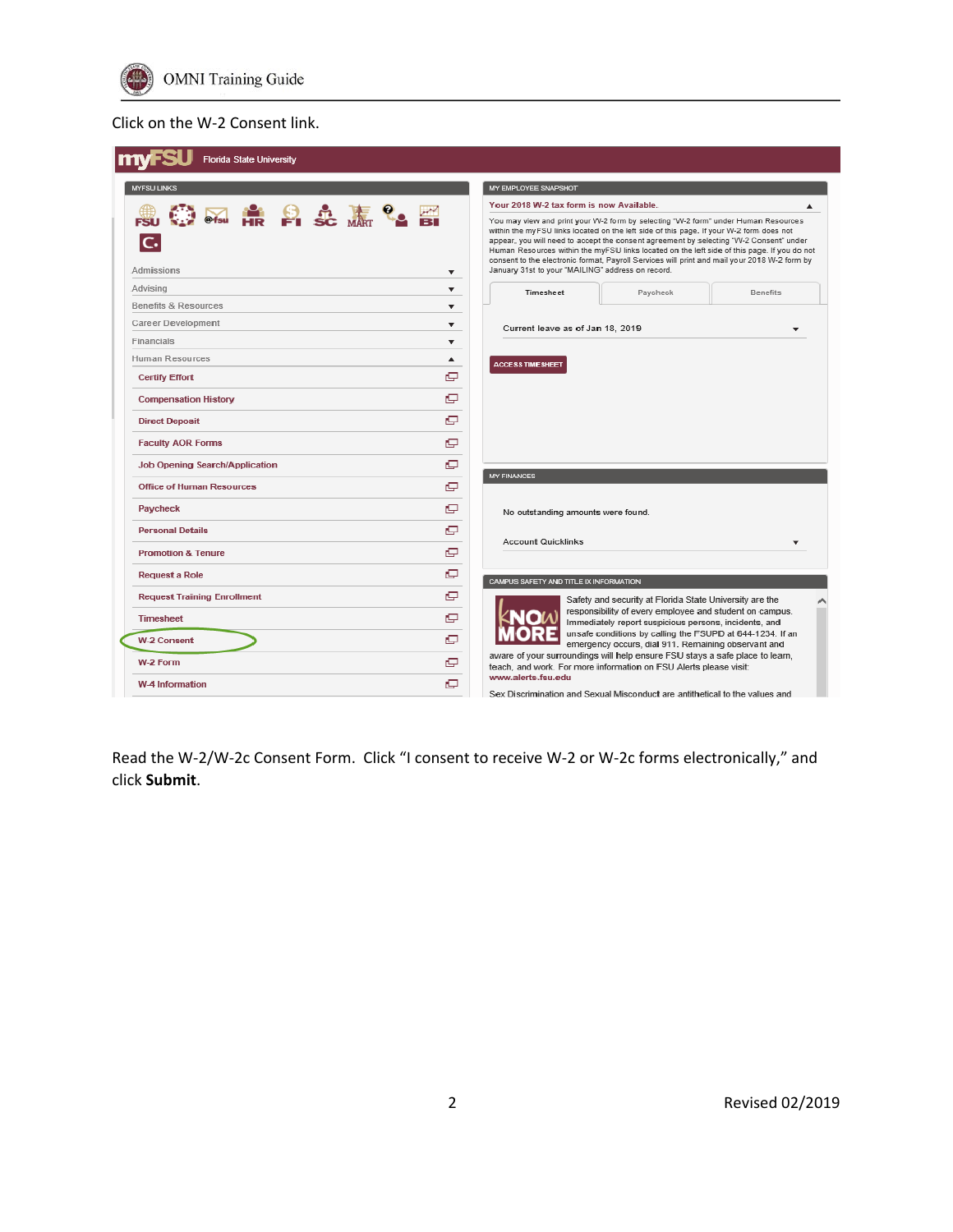

#### W-2/W-2c Consent

 $\land$  Q  $\overline{\land}$  :  $\circ$ 

#### W-2/W-2c Consent Form

You currently receive W-2 or W-2c paper forms by mail

FLORIDA STATE UNIVERSITY<br>CONSENT TO RECEIVE FORM W-2 IN ELECTRONIC FORMAT IN LIEU OF PAPER FORM

CONSENT TO RECEIVE FORM W-2. IN ELECTRONIC FORMAT IN LIEU OF PAPER FORM<br>As required by the Internal Reviewe Ascribe (IRS), Florids State Units (IRS), Final State Units (IRS), Florids State Units (IRS), Florids State Units

email confirmation will be sent to the employee.<br>The sense of the employee the sense of the conservation of the sense of the sense of the sense of the employee and the employee enters the withdrawal of consent into the OMN

 $\left[\begin{smallmatrix}\Box\cr\end{smallmatrix}\right]$ I consent to receive W-2 or W-2c forms electronically



As a layer of security, at this point you will be prompted to enter your password. Enter your password and click Continue.

| C Payroll Administration                                                                                                                                                                                                                                                                                                                                                                                                                                                                                                                                                                                                                                                                                                                                                                                                                                                                                                                                                                                                                                                                                                                                                                                                                                                                                                                                                                                                                                                                                                                                                                                                                                                                                                                                                                                                                                                                                                                                                                                                                                                                                                                                                                                                                                                                                                                                                                                                                                                                                                                                                                                                                                 | <b>W-2/W-2c Consent</b>                                                                                                      |                                                                                                                                                                   | $\sqrt{15}$ |
|----------------------------------------------------------------------------------------------------------------------------------------------------------------------------------------------------------------------------------------------------------------------------------------------------------------------------------------------------------------------------------------------------------------------------------------------------------------------------------------------------------------------------------------------------------------------------------------------------------------------------------------------------------------------------------------------------------------------------------------------------------------------------------------------------------------------------------------------------------------------------------------------------------------------------------------------------------------------------------------------------------------------------------------------------------------------------------------------------------------------------------------------------------------------------------------------------------------------------------------------------------------------------------------------------------------------------------------------------------------------------------------------------------------------------------------------------------------------------------------------------------------------------------------------------------------------------------------------------------------------------------------------------------------------------------------------------------------------------------------------------------------------------------------------------------------------------------------------------------------------------------------------------------------------------------------------------------------------------------------------------------------------------------------------------------------------------------------------------------------------------------------------------------------------------------------------------------------------------------------------------------------------------------------------------------------------------------------------------------------------------------------------------------------------------------------------------------------------------------------------------------------------------------------------------------------------------------------------------------------------------------------------------------|------------------------------------------------------------------------------------------------------------------------------|-------------------------------------------------------------------------------------------------------------------------------------------------------------------|-------------|
| W-2/W-2c Consent Form                                                                                                                                                                                                                                                                                                                                                                                                                                                                                                                                                                                                                                                                                                                                                                                                                                                                                                                                                                                                                                                                                                                                                                                                                                                                                                                                                                                                                                                                                                                                                                                                                                                                                                                                                                                                                                                                                                                                                                                                                                                                                                                                                                                                                                                                                                                                                                                                                                                                                                                                                                                                                                    |                                                                                                                              |                                                                                                                                                                   |             |
| Tou currently receive W-2 or W-2c paper forms by mail                                                                                                                                                                                                                                                                                                                                                                                                                                                                                                                                                                                                                                                                                                                                                                                                                                                                                                                                                                                                                                                                                                                                                                                                                                                                                                                                                                                                                                                                                                                                                                                                                                                                                                                                                                                                                                                                                                                                                                                                                                                                                                                                                                                                                                                                                                                                                                                                                                                                                                                                                                                                    |                                                                                                                              |                                                                                                                                                                   |             |
| <b>FLORIDA STATE UNIVERSITY</b><br>CONSENT TO RECEIVE FORM W-2 IN ELECTRONIC FORMAT IN LIEU OF PAPER FORM                                                                                                                                                                                                                                                                                                                                                                                                                                                                                                                                                                                                                                                                                                                                                                                                                                                                                                                                                                                                                                                                                                                                                                                                                                                                                                                                                                                                                                                                                                                                                                                                                                                                                                                                                                                                                                                                                                                                                                                                                                                                                                                                                                                                                                                                                                                                                                                                                                                                                                                                                |                                                                                                                              |                                                                                                                                                                   |             |
| As required by the Internal Revenue Service (IRS), Florida State University must provide all employees a Form W-2 Wage and Tax Statement each calendar year to be used by the employee in completing their annual tax returns.<br>employee's compensation and tax withholding amounts for the year.<br>The Internal Revenue Service (IRS) allows the use and distribution of Form W-2 Wage and Tax Statements in electronic format in lieu of paper forms only with the consent of the employee. To receive all future Form W-2 Wage<br>electronic format, please read this entire Notice and provide your consent by clicking the Consent box, "Check here to indicate your consent to receive electronic W-2 and W-2c forms," and click the "SUBMIT" icon.<br><b>Disclosure Notices</b><br>An employee who consents to receiving his/her Form W-2 online will not receive a paper copy of the W-2 from Payroll Services. An employee can access and print his/her Form W-2 using any computer with internet access. The e<br>Adobe Reader installed on his/her computer to view their W-2 information. If the employee does not have this software, it can be downloaded and installed free of charge. The link to download Adobe Reader is. http://get.ado<br>does not consent, a paper copy of the Form W-2 will be provided to the employee on or before January 31st of each year.<br>A terminated employee will have access to his/her Form W-2 online through May 1st of the year following his/her termination date. If a copy of Form W-2 is needed after this date, employee must submit a written request to P<br>of said form will be provided to the employee.<br>An employee who chooses to receive his/her Form W-2 online can withdraw consent to online delivery. An employee may withdraw consent by selecting the box "Check here to withdraw your consent of receive electronic W-2 and W<br>the SUBMIT icon. The withdrawal of consent will be effective on the date entered. If consent is withdrawn. it will only be effective for those Form W-2 statements not yet issued. Once the employee enters the withdrawal of<br>email confirmation will be sent to the employee.<br>Consent may also be withdrawn by providing written notice to the following: Florida State University, Payroll Services, 282 Champions Way, UCA-5600, Tallahassee, FL 32306: Written notice of withdrawal will be effective wit<br>receipt. Payroll Services will also accept email notification as a valid withdrawal request. If withdra<br>of your social security number for identification purposes. Any changes in Payroll Services' contact | <b>Verify Identity</b>                                                                                                       | fu and include your name as it appears on your W-2 form, your date of birth and the last four digits<br>X U Portal Page by updating the W-2 consent instructions. |             |
| An employee, both active and terminated, may continue to update his/her mailing address as need<br>By checking the Consent box, "Check here to indicate your consent to receive electronic W2 and I<br>the myFSU Portal Page.                                                                                                                                                                                                                                                                                                                                                                                                                                                                                                                                                                                                                                                                                                                                                                                                                                                                                                                                                                                                                                                                                                                                                                                                                                                                                                                                                                                                                                                                                                                                                                                                                                                                                                                                                                                                                                                                                                                                                                                                                                                                                                                                                                                                                                                                                                                                                                                                                            | To protect your privacy, verify your identity by typing<br>your password. If you are not this user, click Cancel.<br>User ID | lation and hereby consent to receive all future Form W-2 statements only in electronic format via                                                                 |             |
| <b>In I consent to receive W-2 or W-2c forms electronically</b>                                                                                                                                                                                                                                                                                                                                                                                                                                                                                                                                                                                                                                                                                                                                                                                                                                                                                                                                                                                                                                                                                                                                                                                                                                                                                                                                                                                                                                                                                                                                                                                                                                                                                                                                                                                                                                                                                                                                                                                                                                                                                                                                                                                                                                                                                                                                                                                                                                                                                                                                                                                          | Password                                                                                                                     |                                                                                                                                                                   |             |
| <b>Submit</b>                                                                                                                                                                                                                                                                                                                                                                                                                                                                                                                                                                                                                                                                                                                                                                                                                                                                                                                                                                                                                                                                                                                                                                                                                                                                                                                                                                                                                                                                                                                                                                                                                                                                                                                                                                                                                                                                                                                                                                                                                                                                                                                                                                                                                                                                                                                                                                                                                                                                                                                                                                                                                                            | Continue<br>Cancel                                                                                                           |                                                                                                                                                                   |             |

A statement will appear stating you will receive W-2 or W-2c forms electronically.

| $\leq$ Payroll Administration                                                                                                                                                                                                                                                                                                                                                                                                                                                                                                                                                                                                                                                                                                                                                                                                                                                                                                                                                                                                                                                                                                                                                                                       | W-2/W-2c Consent |  | AQ ROD |  |
|---------------------------------------------------------------------------------------------------------------------------------------------------------------------------------------------------------------------------------------------------------------------------------------------------------------------------------------------------------------------------------------------------------------------------------------------------------------------------------------------------------------------------------------------------------------------------------------------------------------------------------------------------------------------------------------------------------------------------------------------------------------------------------------------------------------------------------------------------------------------------------------------------------------------------------------------------------------------------------------------------------------------------------------------------------------------------------------------------------------------------------------------------------------------------------------------------------------------|------------------|--|--------|--|
| W-2/W-2c Consent Form                                                                                                                                                                                                                                                                                                                                                                                                                                                                                                                                                                                                                                                                                                                                                                                                                                                                                                                                                                                                                                                                                                                                                                                               |                  |  |        |  |
| $\leftarrow$ You will receive W-2 or W-2c forms electronically                                                                                                                                                                                                                                                                                                                                                                                                                                                                                                                                                                                                                                                                                                                                                                                                                                                                                                                                                                                                                                                                                                                                                      |                  |  |        |  |
| An employee who chooses to receive his/her Form W-2 online can withdraw consent to online delivery. An employee may withdraw consent by selecting the box "Check here to withdraw your consent to receive electronic W-2 and W<br>the SUBMIT icon. The withdrawal of consent will be effective on the date entered. If consent is withdrawn, it will only be effective for those Form W-2 statements not vet issued. Once the employee enters the withdrawal of<br>email confirmation will be sent to the employee.<br>Consent may also be withdrawn by providing written notice to the following: Florida State University, Payroll Services, 282 Champions Way, UCA-5600, Tallahassee, FL 32306. Written notice of withdrawal will be effective wit<br>receipt. Payroll Services will also accept email notification as a valid withdrawal request. If withdrawing consent via email, submit your request to payroll@fsu.edu and include your name as it appears on your W-2 form, yo<br>of vour social security number for identification purposes. Any changes in Payroll Services' contact information will be made available to employees via the myFSU Portal Page by updating the W-2 consent instructions. |                  |  |        |  |